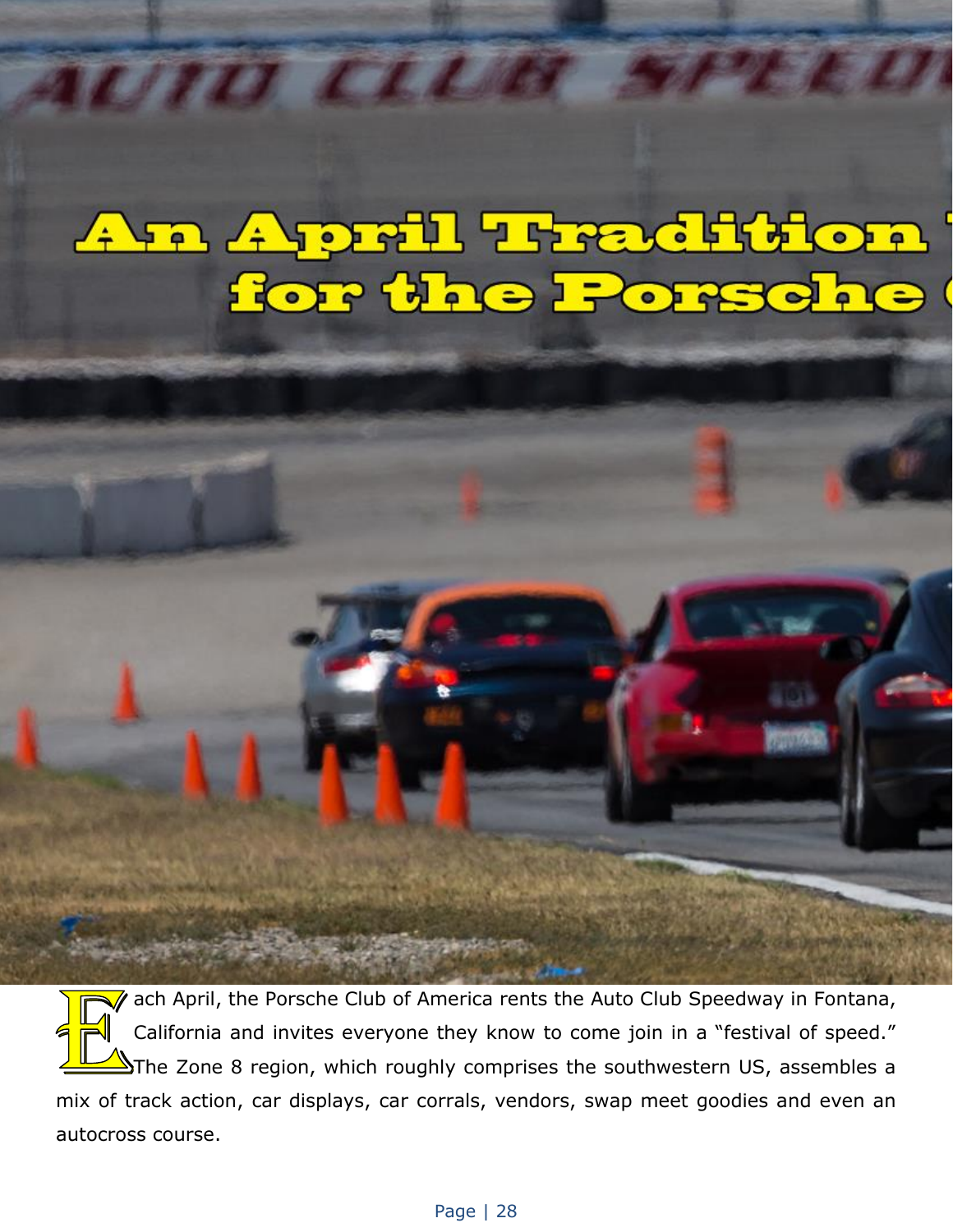## **FACS SUFFA**  $\bullet$ **FA** OF AFFAC



The traditional mid-April date is also usually an introduction to summer in Los Angeles, so bright, sunny and hot is usually the order of the day.

Spectators pay for car for parking, but otherwise admission is free. It is natural for Porsche owners to bring their toys and the parking lots are filled with makes and models from all eras, ranging from factory correct to the heavily modified. Of course, a Porsche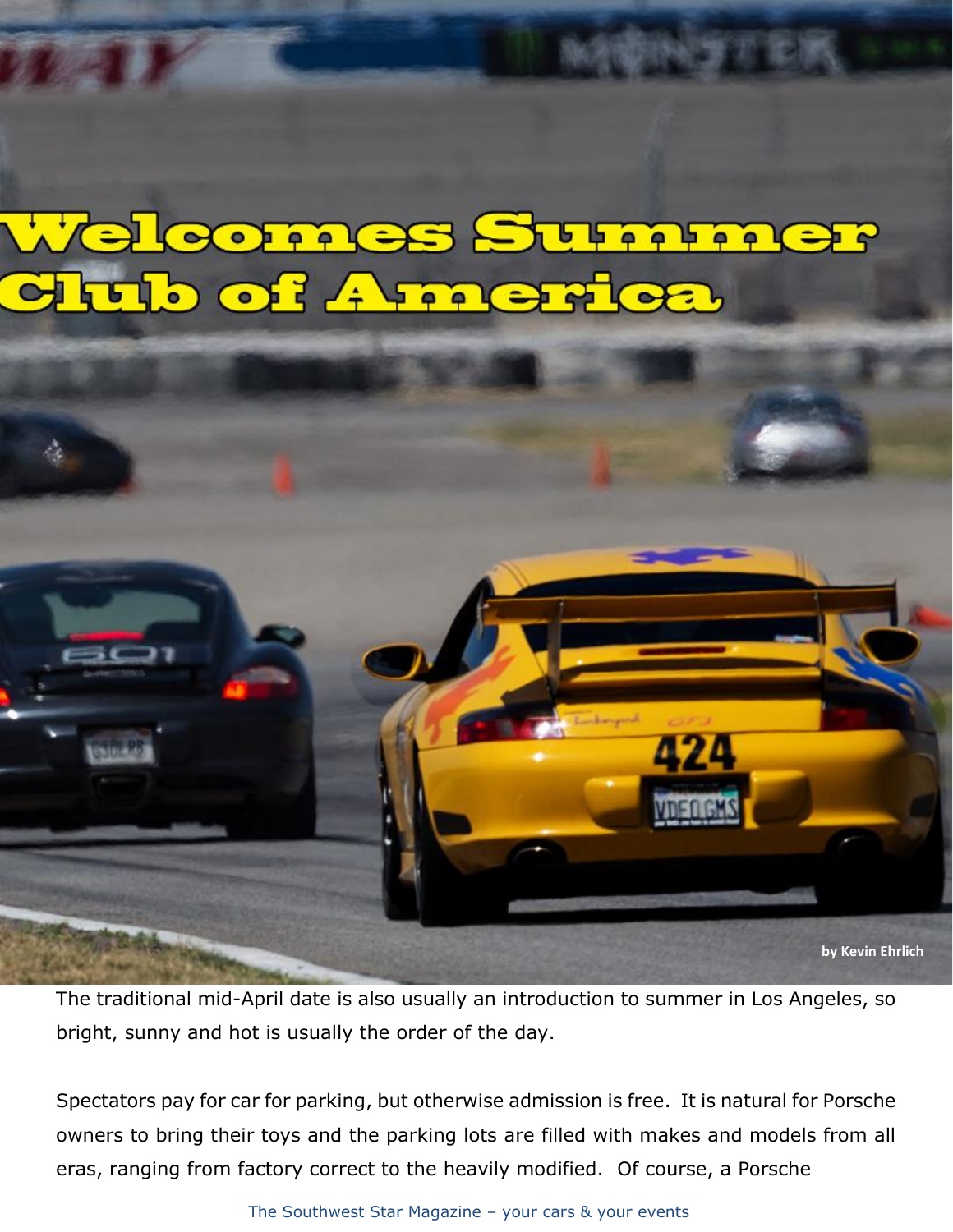isn't required to attend, so the odd Ferrari, Lamborghini, Audi and even a Mercedes McLaren SLR found their way in for the festivities this year.

A special Saturday display this year featured a timeline of 54 years of 911 examples. It is a unique opportunity to walk through the evolution of the model all the way from the earliest to the most recent. One owner drove his beautiful red Turbo-look coupe all the way from Phoenix to participate in the timeline. Sunday featured a line-up of 356 models as well.



Track grouping cater to the range of drivers with the range of cars. Many road cars wear temporary numbers and tape on their nose to protect from chips. Newer drivers get track time and some bring coaches to sit alongside and provide pointers as well. On the other end of the spectrum sits all out PCA Club Racing cars and drivers – these are race cars run (usually) by those with the most experience and skill.

Some race cars reflect more of a home-built project look about them while others have only recently retired from active racing. Two cars in particular carried obvious markings of a former life under the Manthey Racing banner which is famous for racing Porsches and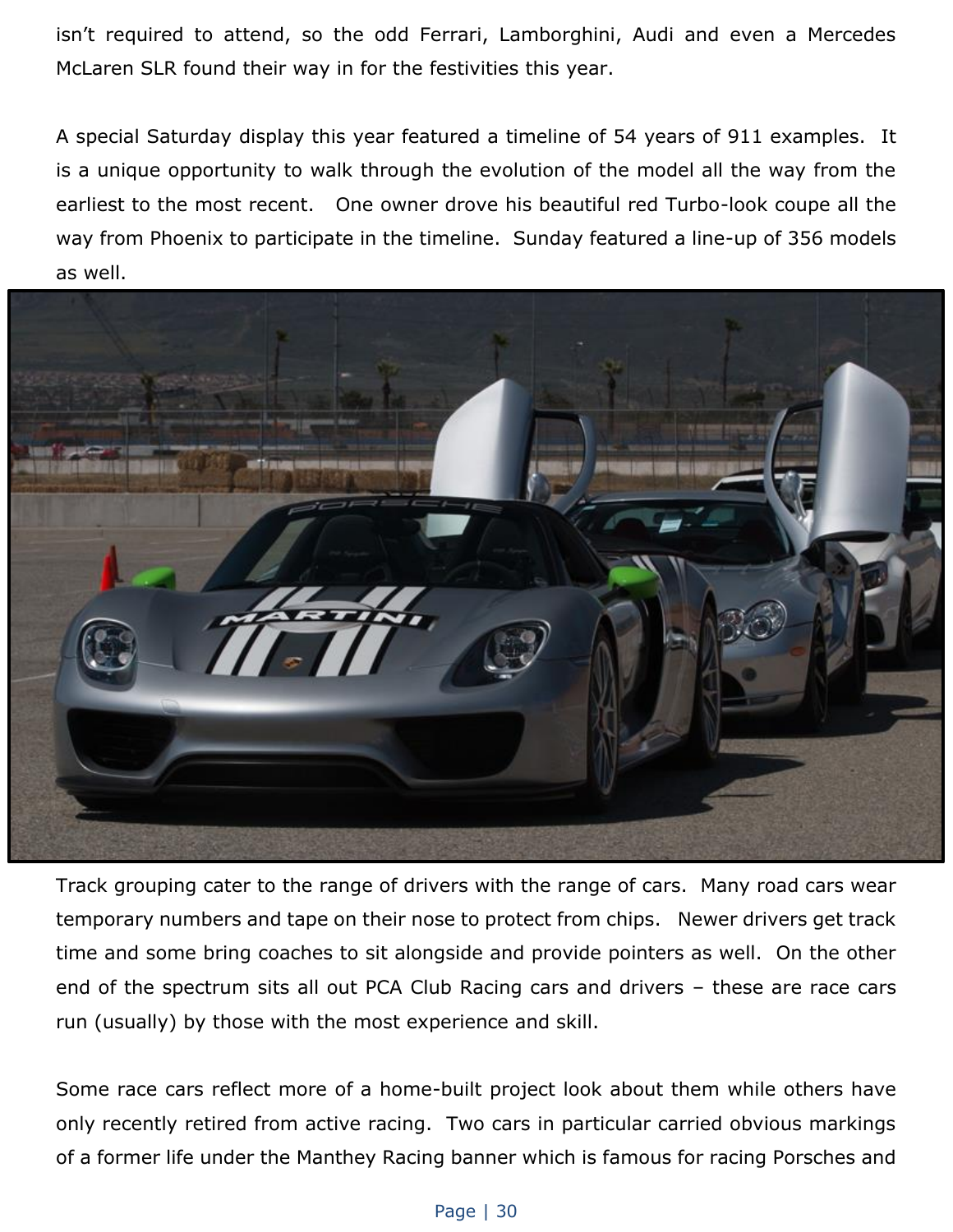success at the Nurburgring, only minutes from their shop in Germany. The quicker race cars are 911-based but there are a good number of Boxster platforms on track with a scattering of 944/924 models mixed in.

This year the organizers made provisions to open the infield area for spectators which



gave those willing to make the walk over a bridge a great look at most of the infield road course action. In some past years, getting access was more difficult which limited viewing options, so kudos to the organizers for opening up the infield.

A highlight was a 70 minute enduro race as the last Saturday event. Participation is high and the field is large, but the longer race gives a different competitive feel than a brief sprint race.

While amateurs clearly comprise the bulk of the entrants, there are several professional operations that support their amateur customers. Banners and trucks bearing familiar names of Hergesheimer, Global Motorsports Group (GMG), Vision Motorsports, the Speed

Gallery, Patrick Motorsports among others attest that this hobby is serious business. Some customers drive or trailer their own cars, but some shops offer an arriveand-drive program for those that wish to rely on someone else for transportation, preparation and support.



The Southwest Star Magazine – your cars & your events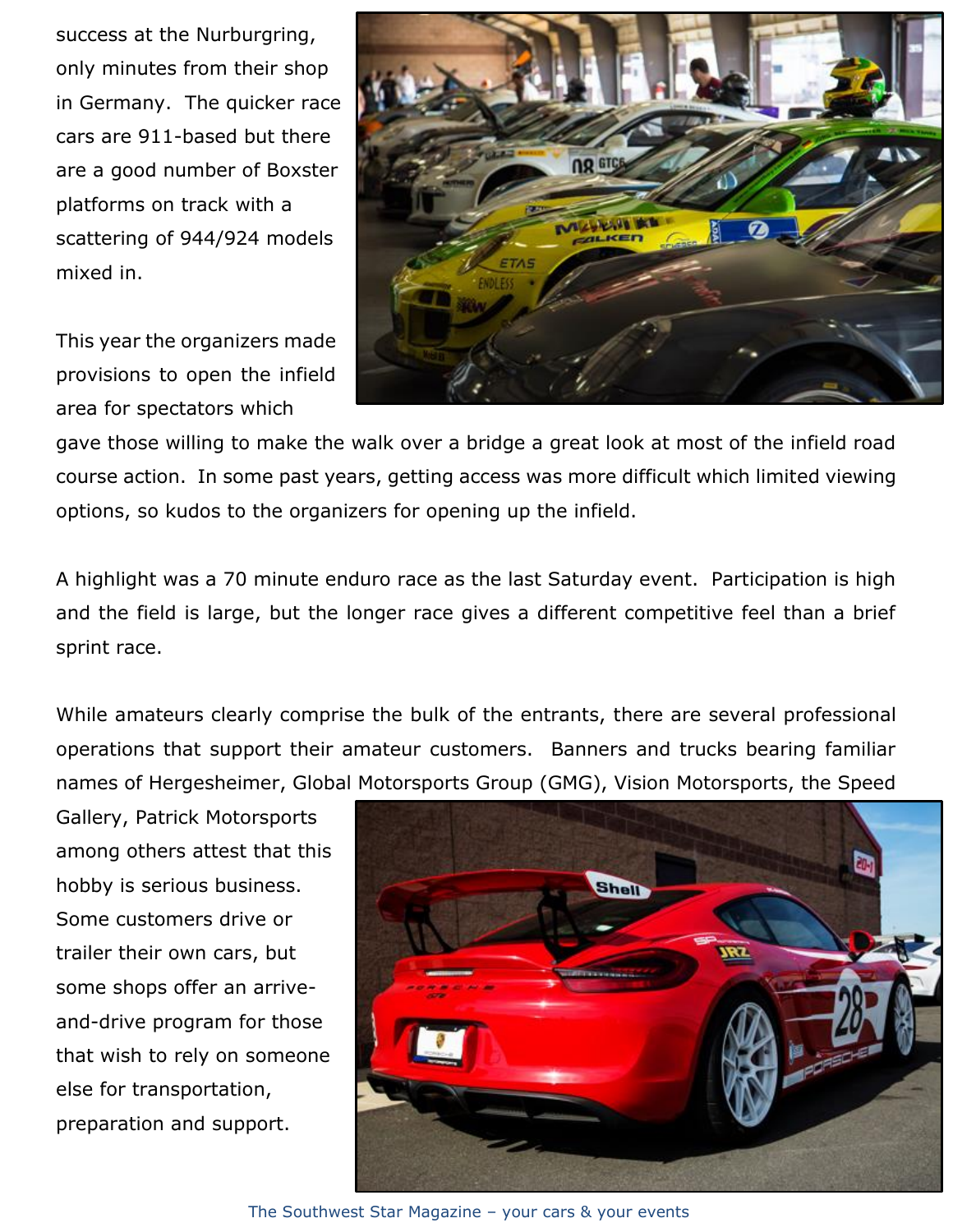

Porsche of Riverside (part of Walter's Automotive Group) is a sponsor of the event and has a visible presence including putting new cars on display and selling goodies like hats and posters. Other vendors lined the alleyway behind the pits with everything from car care products, lubricants, suspension bits and wraps for your car to hats, shirts, flags,



posters and model cars for your closet and home décor. Several food trucks set up shop in the paddock and did a healthy business.

Lunchtime laps gave any takers willing to part with \$30 a chance to drive on the track for a few parade laps. The idea was clearly popular –

Page | 32